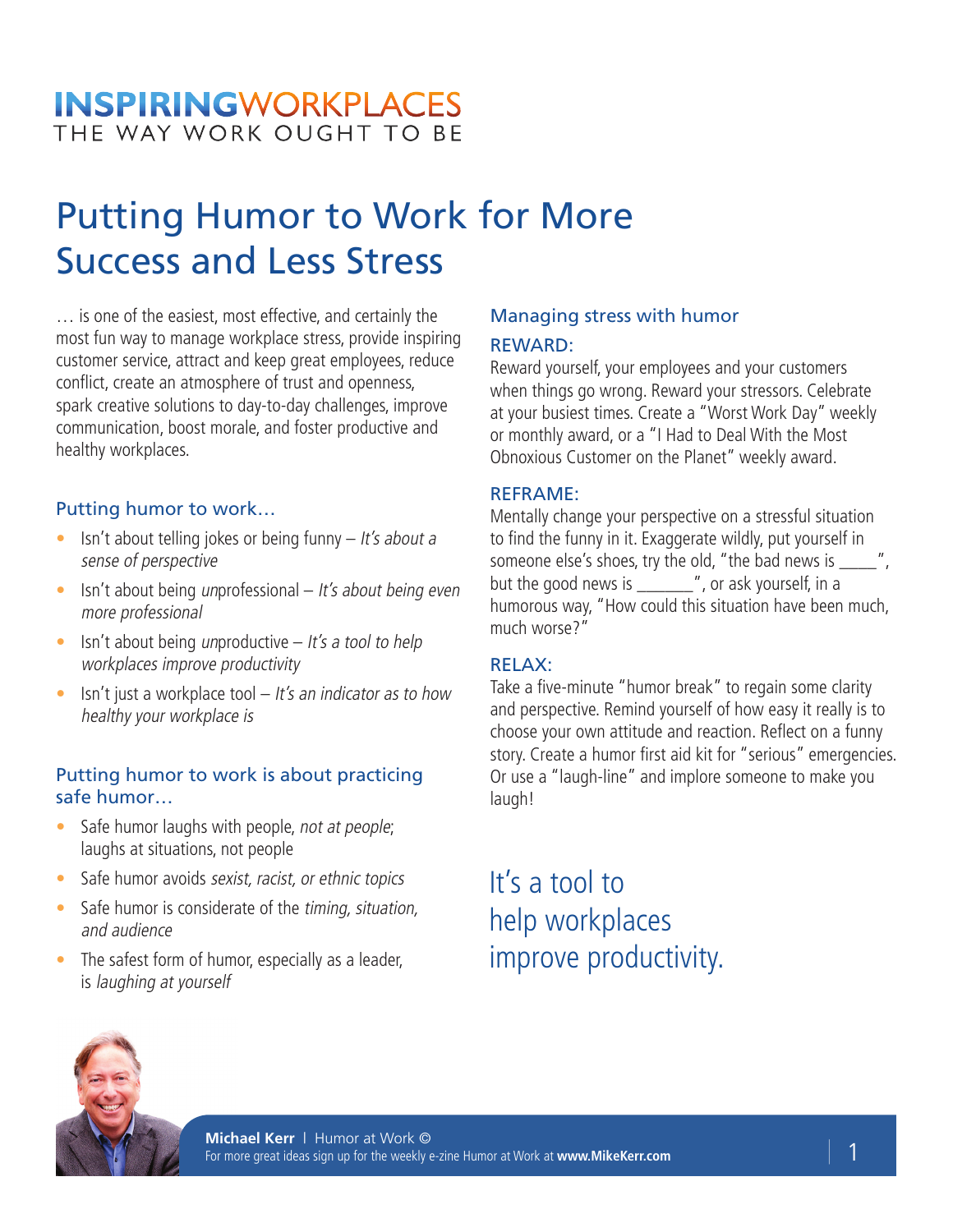### **INSPIRINGWORKPLACES** THE WAY WORK OUGHT TO BE

### Say what? Communicating with humor

- "HOW" you say things often matters more than "WHAT" you say!
- People are 5x more likely to comply with a request when it's served with humor
- Use humorous quotes, funny cartoons, top-10 lists, fun photos and stories to connect with people and deliver any message more effectively
- Create more inspiring meetings by adding humor: create fun agendas, give out door prizes, have a "humor break," hold "theme" meetings
- $HA + HA = AHA!$  Creating a fun workplace atmosphere stimulates greater creativity and innovation, promotes lateral thinking, and creates a psychologically safe place for people to suggest truly creative ideas

HOW you say things often matters more than WHAT you say!

#### Inspiring service with humor

- Inspiring service happens once we inspire our employees
- "Good customer service" just meets customers' expectations, so it only keeps you "out of the doghouse." Inspiring service happens by exceeding expectations.
- Inspiring service happens through small, simple gestures. A genuine smile, referring to the person by his/ her name, and/or making a personal connection.
- 68% of customers leave because of "perceived indifference"  $-$  you need to be not just in the service business, but in the customer empathy business
- Use humor to stand out from the herd, and to be heard: to differentiate yourself from your competitors, to brand yourself in a unique and fun way
- Use humor to inspire customer loyalty (consider the LIFETIME costs of losing a customer and the LIFETIME VALUE of retaining a loyal customer)
- Great teamwork  $=$  providing great service to your teammates; some of our most important customers are our internal teammates and employees